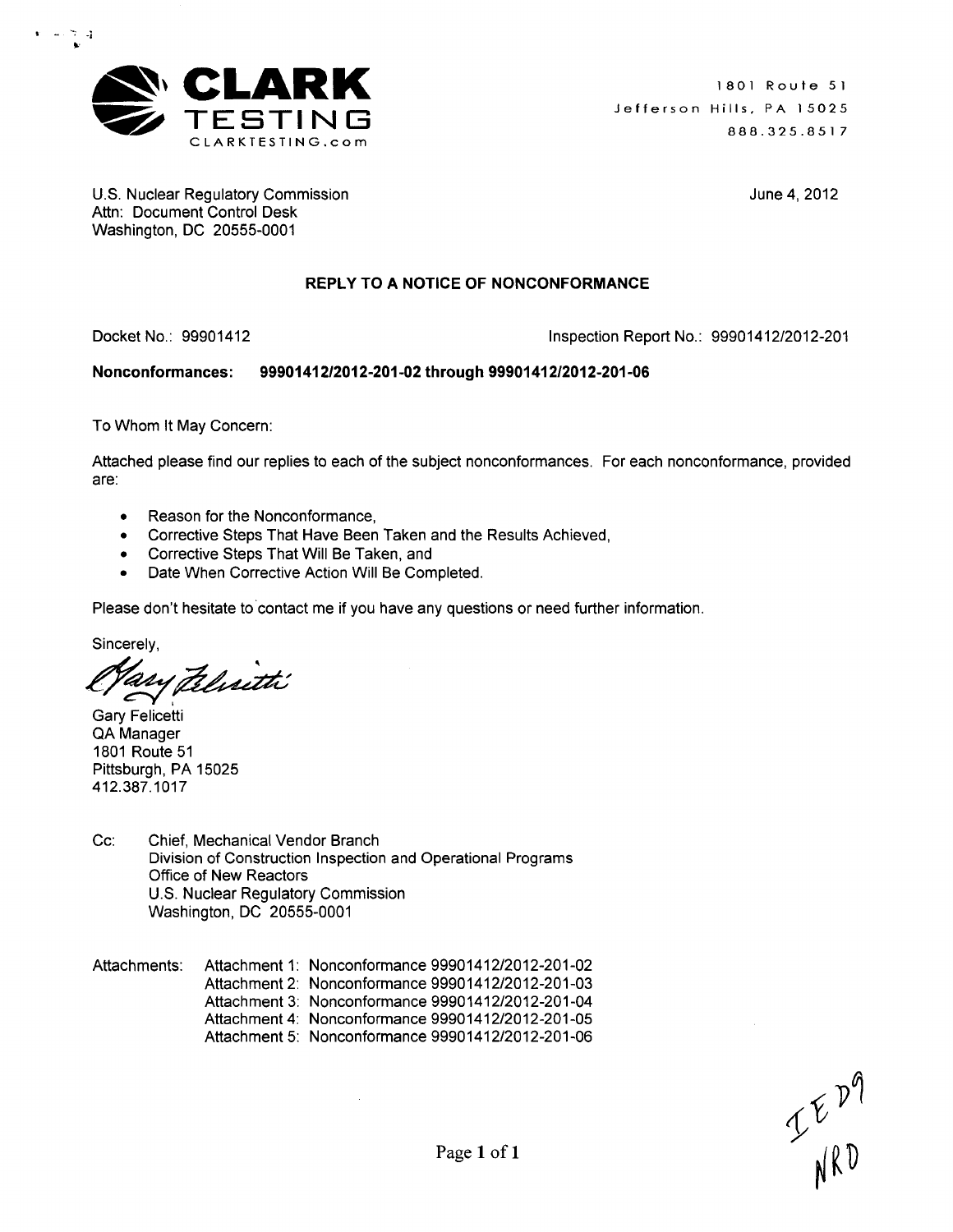

 $\bullet$ 

Attachment 1

# REPLY TO **A NOTICE** OF **NONCONFORMANCE**

## Nonconformance 9990141212012-201-02

Provided below please find our reply to the subject nonconformance, summarized as follows:

*As of March 23, 2012, Clark failed to ensure that adequate test instrumentation was used in safety-related testing. Specifically:*

- 1. *Clark used three accelerometers over a range for which they were not calibrated. During vibrational aging of the actuator (test specimen), Clark used three accelerometers that were calibrated over a range of 25 Hz to 500 Hz (whereas the test procedure required a frequency sweep from 5 Hz to 100 Hz).*
- *2. Clark used uncalibrated torque wrenches to torque seismic fixture bolts and wedge bolts for the L V- 1 low voltage penetration seismic testing.*

#### Reason for the Nonconformance

- 1. The piezoelectric accelerometers in question were used at a frequency (5 Hz) that was below their lowest calibration checkpoint but, because of the accelerometers' physical characteristics, still within their range of acceptable accuracy. (This was verified during their subsequent recalibration, as described below.)
- 2. As detailed in Nonconformance 99901412/2012-201-03, Clark had internally calibrated its torque wrenches using a torque calibrator that could not be accurately read to the required tolerances. Therefore, the calibration status of all of Clark's torque wrenches was in question (rather than being uncalibrated, per se).

## Corrective Steps That Have Been Taken and the Results Achieved

- **1.** As detailed in the Clark reply to Nonconformance 99901412/2012-201-04, we sent our accelerometer standard to Bruel & Kjaer (B&K) to be recalibrated. The calibration checkpoints for the standard ranged from 5 Hz to 5000 Hz. Our ISL Work Instruction 0766, "Calibration of Piezoelectric Accelerometers, Universal" was modified (Revision 5 dated April 23, 2012) to specify calibration checkpoints ranging from 5 Hz to 2000 Hz for our internal calibration of our working piezoelectric accelerometers. We dedicated the accelerometer standard upon its return from B&K then used it to internally recalibrate all of our working accelerometers, including the piezoelectrics. These internal recalibrations were completed on May 30, 2012. None of our working accelerometers were found to be out of tolerance at any calibration checkpoint. Therefore, there was no impact on past customer testing.
- 2. As detailed in the Clark reply to Nonconformance 99901412/2012-201-03, all of our torque wrenches were immediately removed from service. Brand new torque wrenches were purchased, calibrated by Exelon, and placed into service. We also decided that, going forward, none of our torque wrenches will be calibrated internally; they will all continue to be calibrated by Exelon. Our work instruction for the internal calibration of torque wrenches was removed from our **QMS** active directory.

The original torque wrenches were sent for recalibration to Exelon. Because Exelon determined that some of the wrenches exceeded typical tolerance limits, by April 18, 2012 Clark evaluated the corresponding impact on all nuclear safety-related orders in which those wrenches had been used. (See details in the Clark reply to Nonconformance 99901412/2012-201-03.) Based on that evaluation, no reporting in accordance with 10 CFR Part 21 is applicable.

## Corrective Steps That Will Be Taken

- 1. All necessary corrective steps have been taken, as described above.
- 2. All necessary corrective steps have been taken, as described above.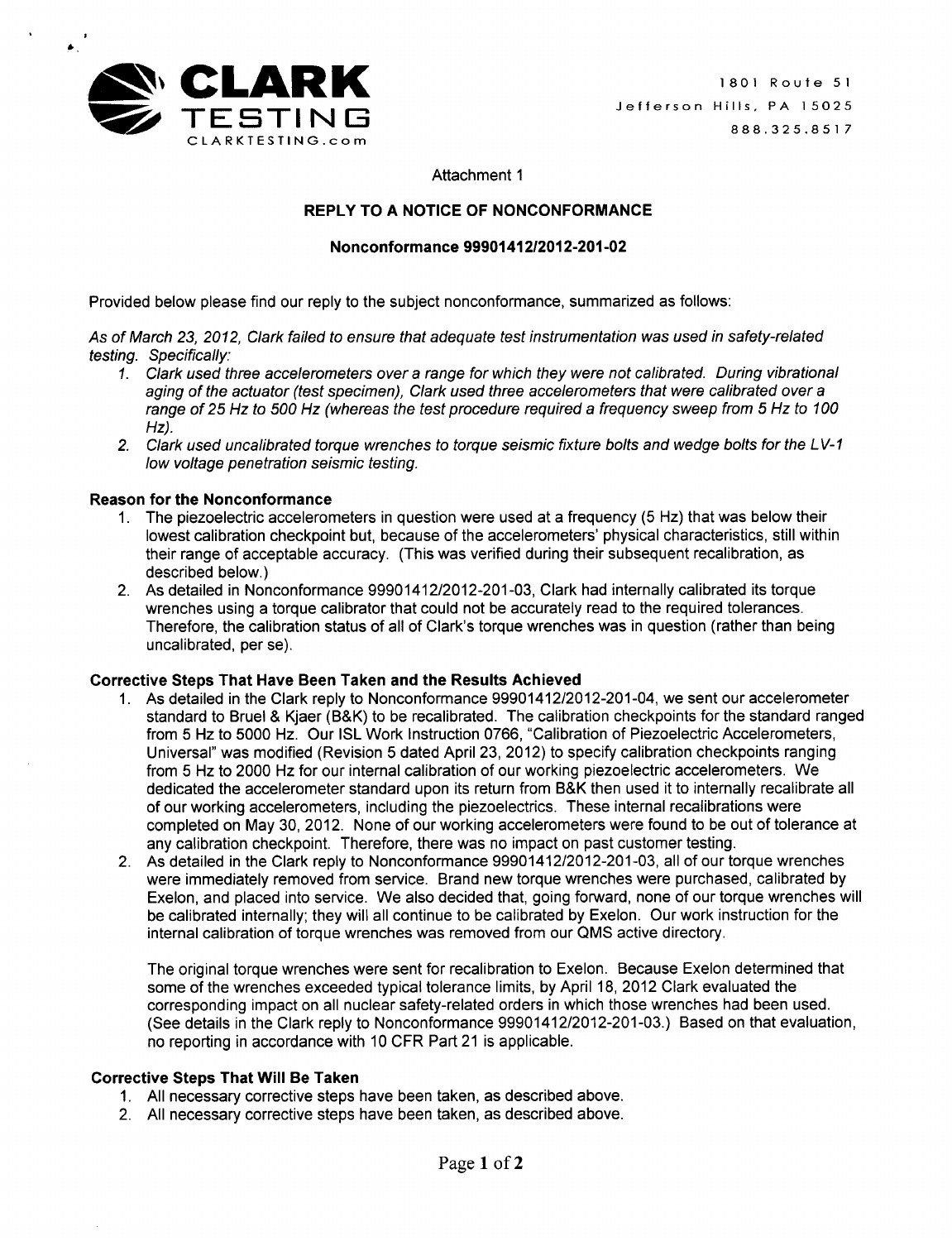

# REPLY TO **A NOTICE** OF **NONCONFORMANCE**

Nonconformance 9990141212012-201-02

- 1. The Corrective Action was completed as of May 30, 2012, as described above.
- 2. The Corrective Action was completed as of April 18, 2012, as described above.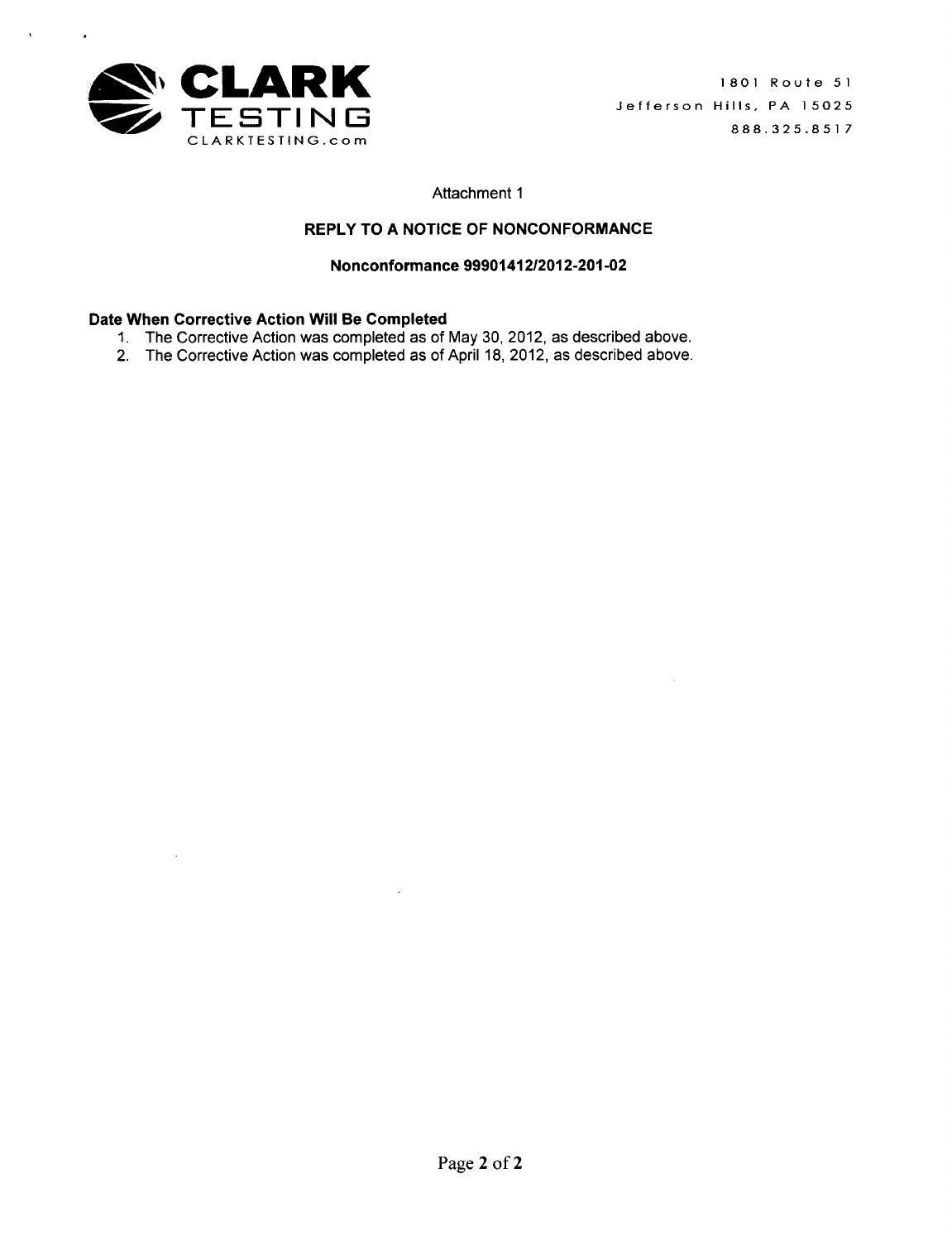

# REPLY TO **A NOTICE** OF **NONCONFORMANCE**

## Nonconformance 99901412/2012-201-03

Provided below please find our reply to the subject nonconformance, summarized as follows:

*As of March 23, 2012, Clark failed to ensure that tools, gages, instruments, and other measuring and testing devices used in activities affecting quality were properly calibrated. Specifically:*

- 1. *Clark failed to use appropriate calibration equipment to calibrate its torque wrenches. To calibrate torque wrenches with McBee (internal I.D.) numbers 4085 and 4091 Clark used a torque calibrator that had a range of* **0** *ft-lbs to 600 ft-lbs, marked in increments of 10 ft-lbs. The torque calibrator could not be accurately read to the tolerance required by the procedure (+/- 3 percent over a range of 20 ft-lbs to 600 ft-lbs per* **ISL** *Work* Instruction *1816, "Calibration of Torque Calibrators-/orque Wrenches, Universal," Revision 4).*
- *2. Clark failed to appropriately calibrate torque wrench McBee number 4091.* It *had a calibration tag that required 30 ft-lbs to be subtracted from the setpoint.* **ISL** *Work* Instruction *1816 did not specify this special requirement. Clark did not evaluate if the special calibration requirement was appropriate over the entire range of the torque wrench calibration.*

## Reason for the Nonconformance

- **1.** Clark's self-imposed torque tolerance limits for its internal calibrations of torque wrenches were unnecessarily tight (as compared to typical limits of **+/-** 6 percent) and beyond the readable accuracy of its analog torque calibrator at low nominal torque values.
- 2. The calibration technician who was not consistently following this procedure (and two other procedures, as detailed in the Clark reply to Nonconformance 99901412/2012-201-05) felt that he could vary from them without a significant effect on accuracy and without informing responsible management.

# Corrective Steps That Have Been Taken and the Results Achieved

**1.** All eight of our torque wrenches were immediately removed from service. Four brand new torque wrenches were purchased. The new wrenches were calibrated by an outside calibration service provider on our Approved Supplier list which has a 10 CFR Part 21/Part 50 Appendix B quality program (Exelon), then placed into service. We also decided that, going forward, none of our torque wrenches will be calibrated internally; they will all continue to be calibrated by Exelon. ISL Work Instruction 1816 was removed from our QMS active directory.

The eight original torque wrenches were sent for recalibration to Exelon, where it was determined that some of the wrenches exceeded typical **+/-** 6 percent tolerances on the positive and/or negative sides. By April 18, 2012, Clark identified and reviewed all nuclear safety-related orders in which those wrenches had been used. The worst case involved the possible application of an actual torque value approximately 10% over the specified value (i.e., about 4% over the typical maximum tolerance). That customer was notified. There was no record indicating that anything unusual had occurred during that customer's testing at Clark. Since Clark uses torque wrenches only to secure a test specimen onto a test fixture for seismic and/or vibration testing, only significant levels of under- or over-torque (+/- 20 percent vs. the specified value, or worse) would have any effect during testing (which would be seen during the testing). Significant under-torque would lead to the specimen violently shaking, causing the test data to spike and the test technician to immediately cease testing until determination of the cause. Significant over-torque would lead to the fastener being stressed beyond its capacity, when shearing would occur and require replacement.

Based on the above, we conclude that no reporting in accordance with 10 CFR Part 21 is applicable.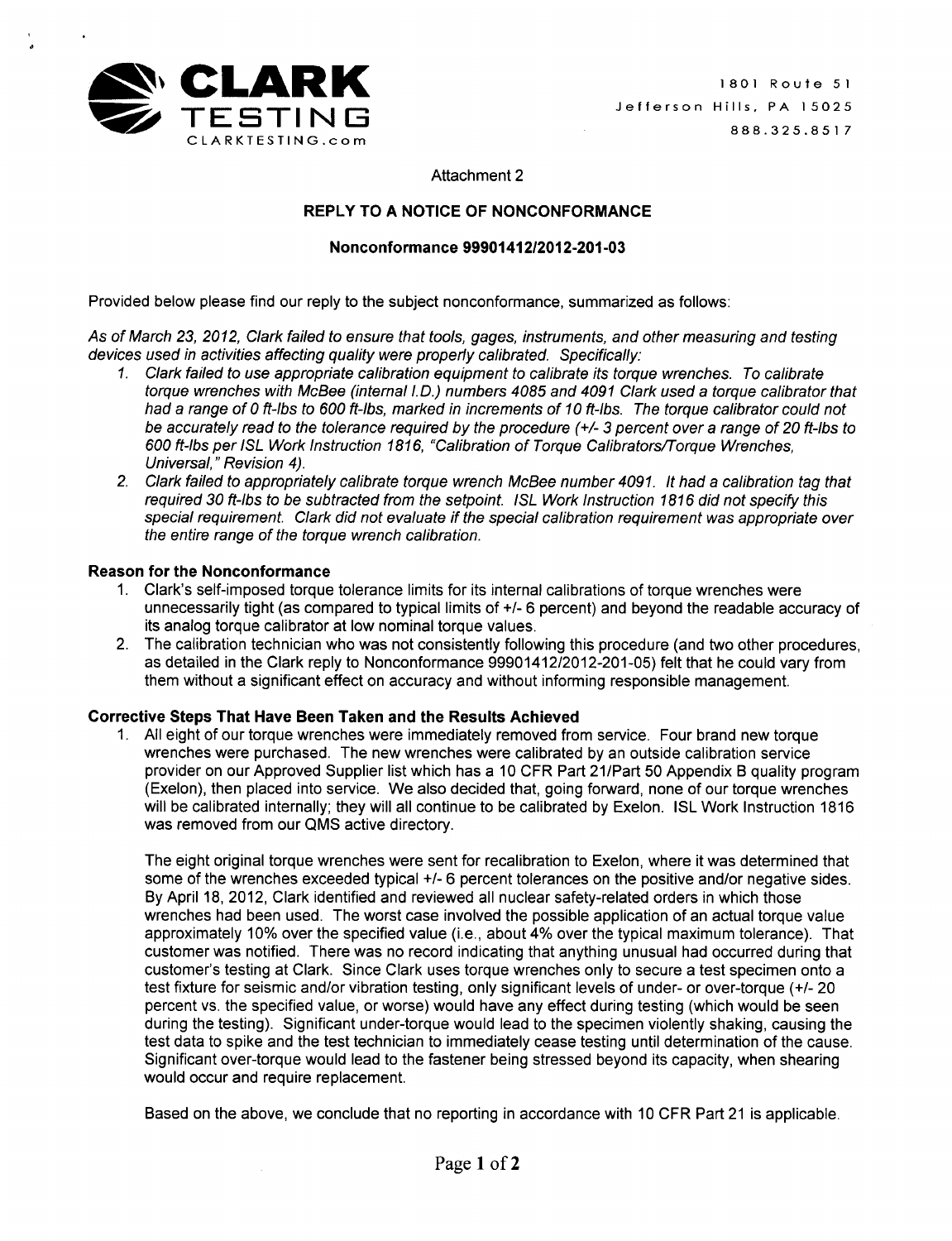

## REPLY TO **A NOTICE** OF **NONCONFORMANCE**

### Nonconformance 99901412/2012-201-03

2. The calibration technician who was not consistently following this procedure (and two other procedures, as detailed in the Clark reply to Nonconformance 99901412/2012-201-05) was terminated with qualifications revoked on March 23, 2012.

As described above, by April 18, 2012 Clark identified and reviewed all nuclear safety-related orders in which our eight original torque wrenches had been used. Based on the analyses described above, we conclude that no reporting in accordance with 10 CFR Part 21 is applicable.

#### Corrective Steps That Will Be Taken

- 1. All necessary corrective steps have been taken, as described above.
- 2. All necessary corrective steps have been taken, as described above.

- 1. The Corrective Action was completed as of April 18, 2012, as described above.
- 2. The Corrective Action was completed as of April 18, 2012, as described above.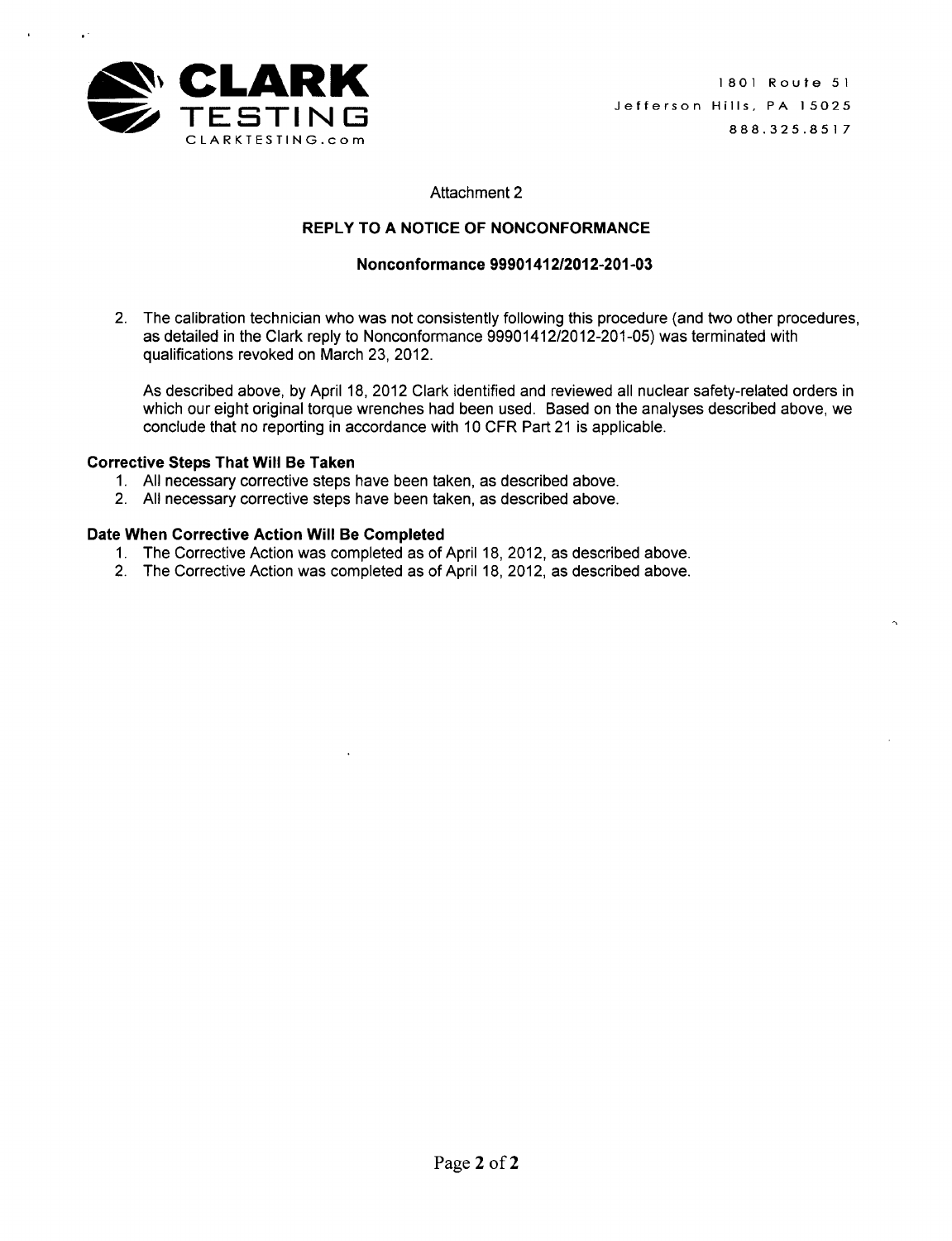

# REPLY TO **A NOTICE** OF **NONCONFORMANCE**

# Nonconformance 9990141212012-201-04

Provided below please find our reply to the subject nonconformance, summarized as follows:

*As of March* 23, *2012, Clark failed to review the suitability of the application of commercially calibrated measuring and test equipment (M&TE) for use in activities affecting quality as part of a commercial-grade item dedication. Specifically, Clark issued five purchase orders for commercial calibration services for M&TE and subsequently used the commercially procured M& TE in safety-related applications without dedicating the commercial-grade item.*

## Reason for the Nonconformance

Only three of the five referenced purchase orders applied to the Clark Dynamics facility. Of those three, one was issued to an outside calibration lab which had a 10 CFR Part 21/Part 50 Appendix B quality program at the time, and another was for the calibration of an instrument which is neither a measuring device nor used in nuclear-related jobs. The remaining purchase order was issued to Bruel & Kjaer (B&K) for the calibration of an accelerometer standard. B&K is a commercial calibration service accredited by A2LA to ISO/IEC 17025, but does not have a 10 CFR Part 21/Part 50 Appendix B quality program. We internally calibrated working accelerometers based on the standard calibrated by B&K.

The root cause of this nonconformance was Clark's misinterpretation of part of the requirement. Outside calibration services had been approved based on the service supplier's current ISO/IEC 17025:2005 accreditation and corresponding scope of services. All calibration service suppliers were accredited by an accreditation body recognized by the ILAC Mutual Recognition Agreement. The calibration certificates for all instruments/standards were reviewed and approved by our QA Manager prior to placing the instruments into service. We were missing a formal dedication process which documents the QA Manager's review and approval of the instruments' critical characteristics, versus corresponding acceptance criteria, prior to placing them into service.

## Corrective Steps That Have Been Taken and the Results Achieved

We sent the accelerometer standard back to B&K for recalibration. Our internal calibration procedure QAP 07.06.01, "Calibration Procedure," was modified (Revision 3 dated April 4, 2012) to incorporate a formal dedication process for any instruments, to be used in safety-related applications, that are calibrated by an outside commercial calibration service which does not have a 10 CFR Part 21/Part 50 Appendix B quality program. We used the modified procedure to dedicate the recalibrated standard upon its return from B&K on April 20, 2012. We then used the dedicated standard to internally recalibrate our working accelerometers. These internal recalibrations were completed on May 30, 2012. None of the working accelerometers were found to be out of tolerance at any calibration checkpoint. Therefore, there was no impact on past customer testing.

## Corrective Steps That Will Be Taken

All necessary corrective steps have been taken, as described above.

# Date When Corrective Action Will Be Completed

The Corrective Action was completed as of May 30, 2012, as described above.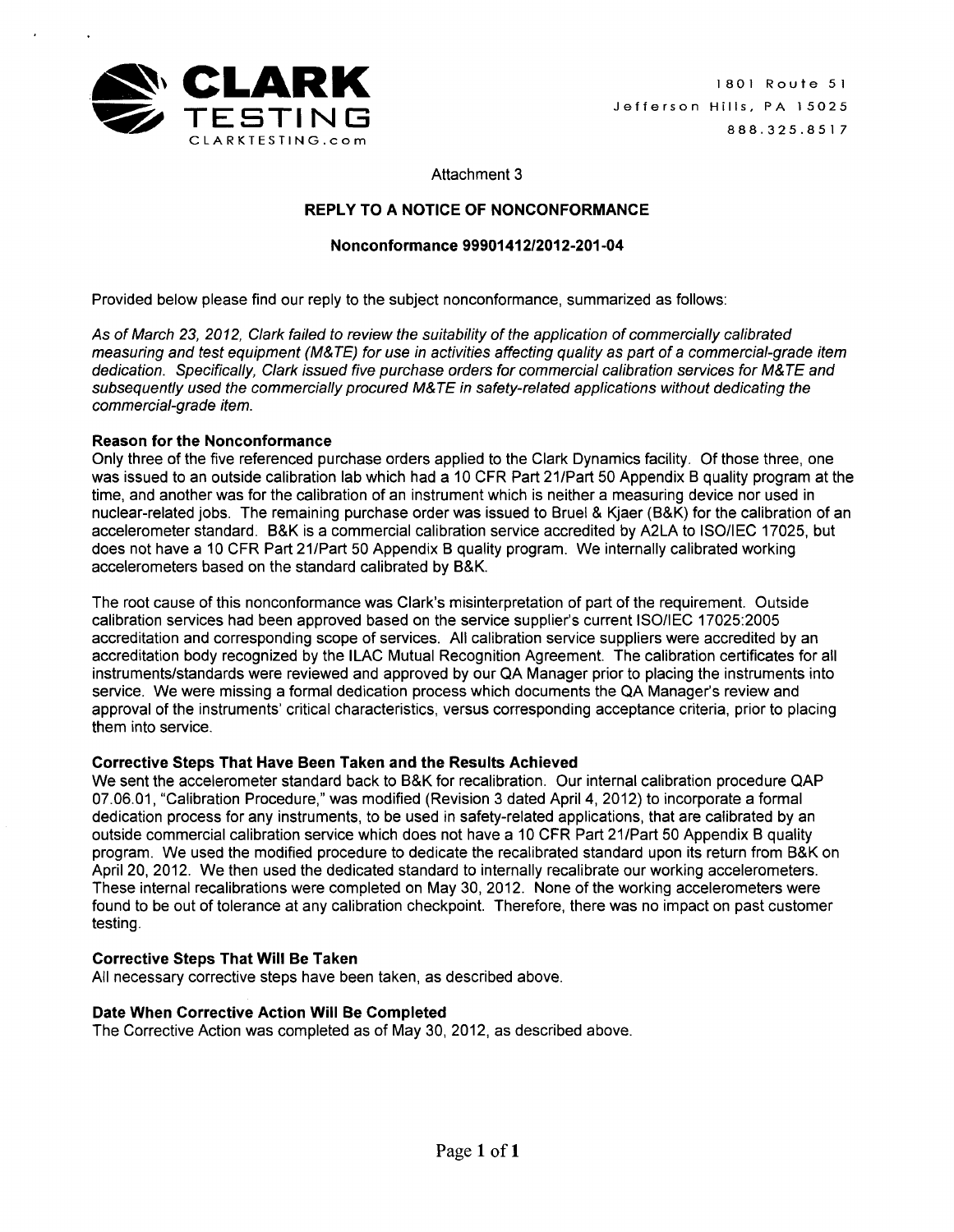

# REPLY TO **A NOTICE** OF **NONCONFORMANCE**

## Nonconformance **99901412/2012-201-05**

Provided below please find our reply to the subject nonconformance, summarized as follows:

*As of March 23, 2012, Clark failed to develop a documented procedure for an activity affecting quality. Specifically:*

*1. Clark failed to develop a procedure that prescribes which information is required to be included in the logbook for testing. This includes information relating to the identification, description, and quantity of test specimens, test setup and interfaces, list of all measuring equipment used and calibration dates, test data and results, and test deviations and anomalies.*

*As of March 23, 2012, Clark failed to accomplish activities affecting quality in accordance with documented procedures. Specifically:*

- *2. Clark did not appropriately document the M&TE used during the seismic qualification testing of the MV-I medium voltage and the L V- 1 low voltage electrical penetration in accordance with Section 4.2 "Test Instrument Lists" of Test Procedure K-403869-PSWI-001, and Test Procedure K-403869-PSWI-002, respectively.*
- *3. Clark used various time periods for the calibration of its timing devices, which had not been calculated in accordance with ISL Work Instruction 2575. Clark needed to determine the accuracy of the timing device based on the manufacturer's documentation, which Clark could not locate in its files.*
- *4. Clark failed to document the post-calibration information for a waveform synthesizer, a weight handler, and several accelerometers, working weights, and torque wrenches on form QAF 07.06.01 as required by procedure QAP 07.06. 01.*
- *5. Clark failed to calibrate its accelerometers to a minimum of seven points and complete the appropriate M&TE records.*

## Reason for the Nonconformance

- **1.** Clark had not historically used a documented procedure for the creation of logbooks, since our testing projects often varied significantly in both subject and scope. However, as our business has grown, we see the need to document and standardize the common requirements for the content of our logbooks.
- 2. Seismic testing of both the LV-1 and MV-1 test specimens was conducted as a single job, with a single list of M&TE in a single logbook, as originally specified by the customer. After the testing was completed, the customer requested that we provide the test data for each specimen separately. Clark "split" the single logbook into two parts, including the list of M&TE in the LV-1 portion without replicating it in the MV-1 portion.
- 3. The calibration technician who was not consistently following this procedure (and the procedure referenced in issue (5) below) felt that he could vary from them without a significant effect on accuracy and without informing responsible management.
- 4. The subject calibration records were paper-based, with a calibration form that had been in place for years. The fields on that form meant for recording the pre-calibration and post-calibration conditions were entitled "Pre-Cal Test" and "Calibration," respectively, which was sometimes confusing to our calibration technicians. As a result, these fields were not consistently completed.
- 5. The piezoelectric accelerometers in question had not been calibrated in accordance with our ISL Work Instruction 0766. The calibration technician who was not consistently following this procedure (and the procedure referenced in issue (3) above) felt that he could vary from them without a significant effect on accuracy and without informing responsible management.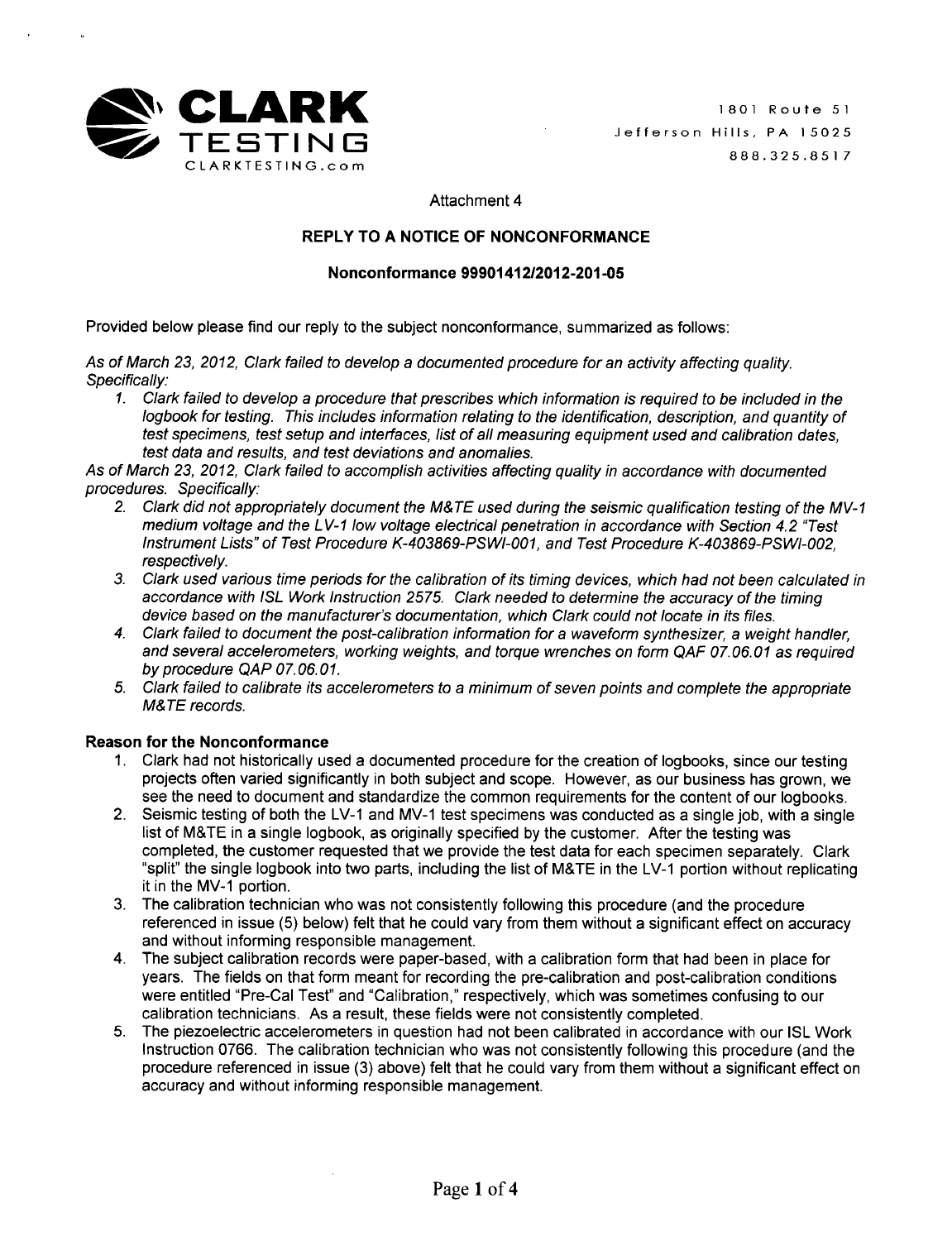

## REPLY TO **A NOTICE** OF **NONCONFORMANCE**

### Nonconformance **99901412/2012-201-05**

## Corrective Steps That Have Been Taken and the Results Achieved

- 1. We developed QAP 9 "Log Book Procedure" (Revision 0 dated April 9, 2012), which specifies the minimum requirements for the content of our logbooks. Our logbook is a bound book issued to test technicians that contains all of the documents required to comply with the customer purchase order and the subsequent verification of testing activities. These documents include, but are not limited to:
	- $\bullet$  customer-supplied drawing(s), if any,
	- test plan.
	- \* blank test diary (for the documentation of daily activities including test setup and interface information, tests conducted, any test deviations or anomalies, etc.),
	- \* blank Equipment List (for recording M&TE ID numbers and calibration due dates),
	- \* Clark Testing quotation, and
	- \* Clark Testing Router that describes testing sequence, customer hold points, etcetera.

Each logbook is uniquely identified, reviewed, and approved prior to its use in testing. Training was conducted for all appropriate employees on April 10, 2012.

(Note: as detailed in the Clark reply to Nonconformance 99901412/2012-201-06, QAP 9 has since been modified (Revision 1 dated May 24, 2012) to include a sample form for use in documenting all RIM test frequencies.)

- 2. As described above QAP 9 now specifies the minimum requirements for the content of logbooks, including a list of M&TE ID numbers and calibration due dates. Going forward, our test technicians will create a complete list of M&TE for each testing project. QAP 9 also requires that, after testing is complete, our engineers check each logbook for all required information including a complete list of M&TE.
- 3. The calibration technician who was not consistently following this procedure (and the procedure referenced in issue (5) below) was terminated with qualifications revoked on March 23, 2012.

All three of our stopwatches were immediately removed from service. Three brand new stopwatches were purchased, calibrated by Exelon, and placed into service. We also decided that, going forward, none of our stopwatches will be calibrated internally; they will all continue to be calibrated by Exelon. Our ISL Work Instruction 2575 was removed from our QMS active directory.

The original stopwatches were sent for recalibration to Exelon. On April 17, 2012, the recalibrated stopwatches were returned. All three had been found to be within acceptable tolerances. Therefore, no customer test reports were compromised.

4. At the time of the inspection, we were in the process of implementing a change to a computerized (electronic-based) calibration records system. The electronic calibration form replaces the former "Pre-Cal Test" and "Calibration" field titles with "Pre-Cal/As Found" and "As Left," respectively. Our current calibration technician was reminded that these fields on the electronic calibration form must be completed for internal calibrations. For calibrations performed by an outside service, the calibration record must indicate the source of the calibration.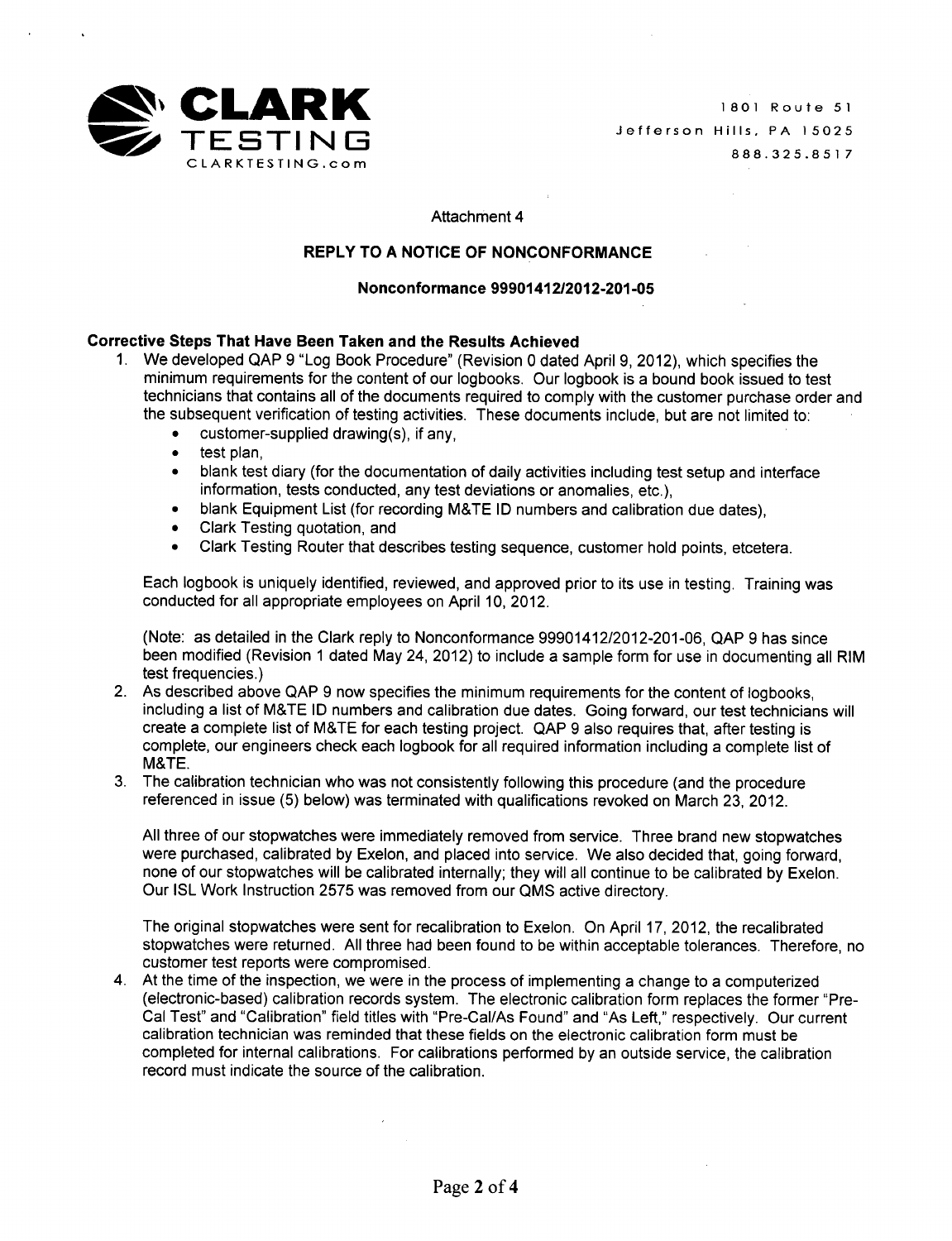

### REPLY TO **A NOTICE** OF **NONCONFORMANCE**

#### Nonconformance **99901412/2012-201-05**

As detailed in the Clark reply to Nonconformance 99901412/2012-201-04, we sent our accelerometer standard to Bruel & Kjaer (B&K) to be recalibrated. We dedicated the standard upon its return from B&K then used it to internally recalibrate all of our working accelerometers, including the piezoresistive accelerometers referenced here. These internal recalibrations were completed on May 30, 2012. None of our working accelerometers were found to be out of tolerance at any calibration checkpoint. Therefore, there was no impact on past customer testing.

As detailed in the Clark reply to Nonconformance 99901412/2012-201-03, all of our torque wrenches were immediately removed from service. Brand new torque wrenches were purchased, calibrated by Exelon, and placed into service. We also decided that, going forward, none of our torque wrenches will be calibrated internally; they will all continue to be calibrated by Exelon.

The original torque wrenches were sent for recalibration to Exelon. Because Exelon determined that some of the wrenches exceeded typical tolerance limits, by April 18, 2012 Clark evaluated the corresponding impact on all nuclear safety-related orders in which those wrenches had been used. (See details in the Clark reply to Nonconformance 99901412/2012-201-03.) Based on that evaluation, no reporting in accordance with 10 CFR Part 21 is applicable.

The weight handler and working weights referenced here were used only for internally calibrating our torque wrenches. As described above we decided that, going forward, our torque wrenches will no longer be calibrated internally. As a result, we discarded the weight handler and designated the working weights as out of service.

We also concluded that the subject waveform synthesizer is actually a "source" (i.e., not used as a measuring device). Therefore, the waveform synthesizer need not be calibrated and was removed from our calibration system.

5. The calibration technician who was not consistently following this procedure (and the procedure referenced in issue (3) above) was terminated with qualifications revoked on March 23, 2012.

As detailed in the Clark reply to Nonconformance 99901412/2012-201-04, we sent our accelerometer standard to Bruel & Kjaer (B&K) to be recalibrated. We dedicated the standard upon its return from B&K then used it to internally recalibrate all of our working accelerometers, including the piezoelectrics. The piezoelectrics were internally recalibrated using at least seven calibration checkpoints. These internal recalibrations were completed on May 30, 2012. None of our working accelerometers were found to be out of tolerance at any calibration checkpoint. Therefore, there was no impact on past customer testing.

#### Corrective Steps That Will Be Taken

- 1. All necessary corrective steps have been taken, as described above.
- 2. All necessary corrective steps have been taken, as described above.
- 3. All necessary corrective steps have been taken, as described above.
- 4. All necessary corrective steps have been taken, as described above.
- 5. All necessary corrective steps have been taken, as described above.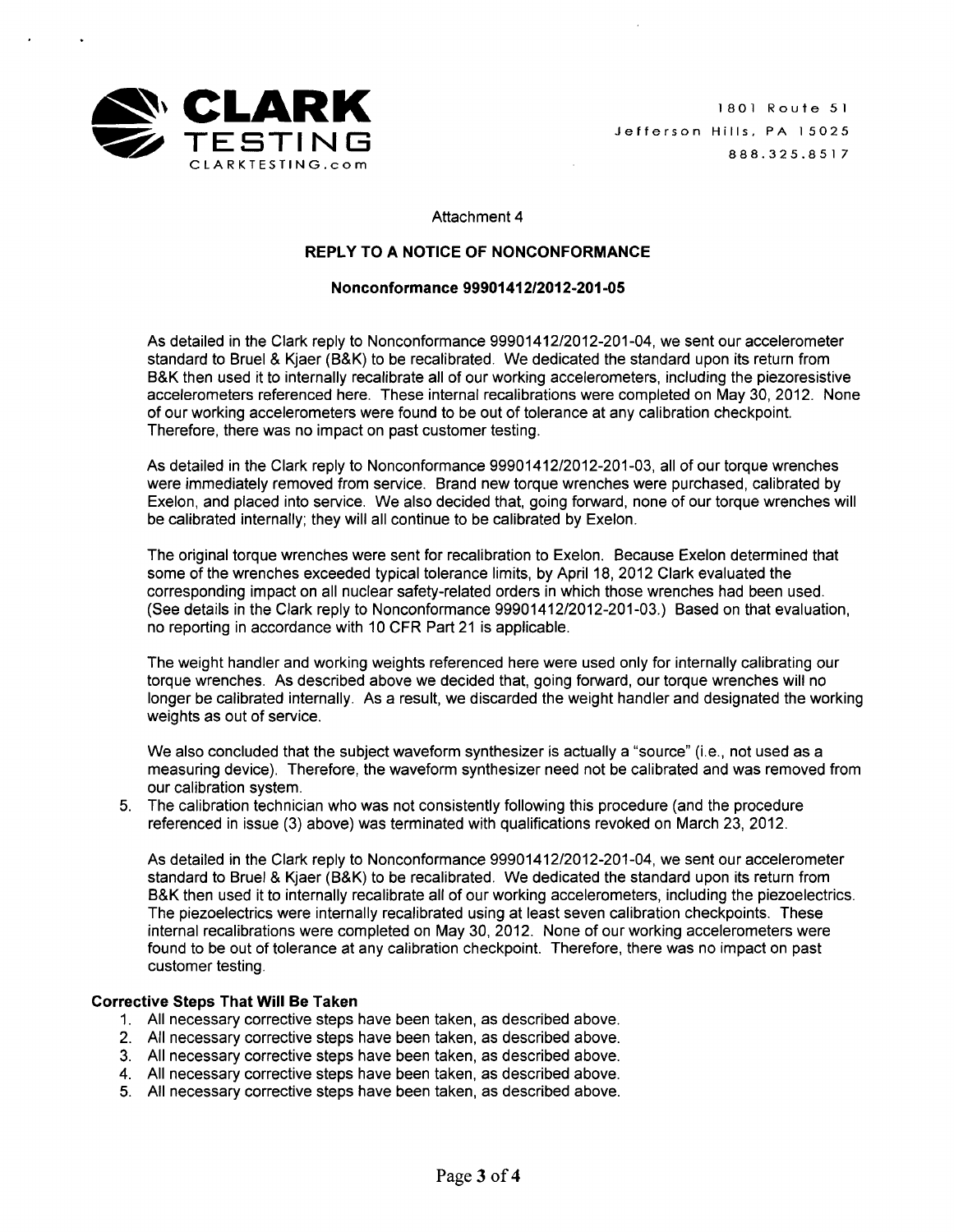

## REPLY TO **A NOTICE** OF **NONCONFORMANCE**

### Nonconformance **99901412/2012-201-05**

- 1. The Corrective Action was completed as of April 10, 2012, as described above.
- 2. The Corrective Action was completed as of April 10, 2012, as described above
- 3. The Corrective Action was completed as of April 17, 2012, as described above.
- 4. The Corrective Action was completed as of May 30, 2012, as described above.
- 5. The Corrective Action was completed as of May 30, 2012, as described above.